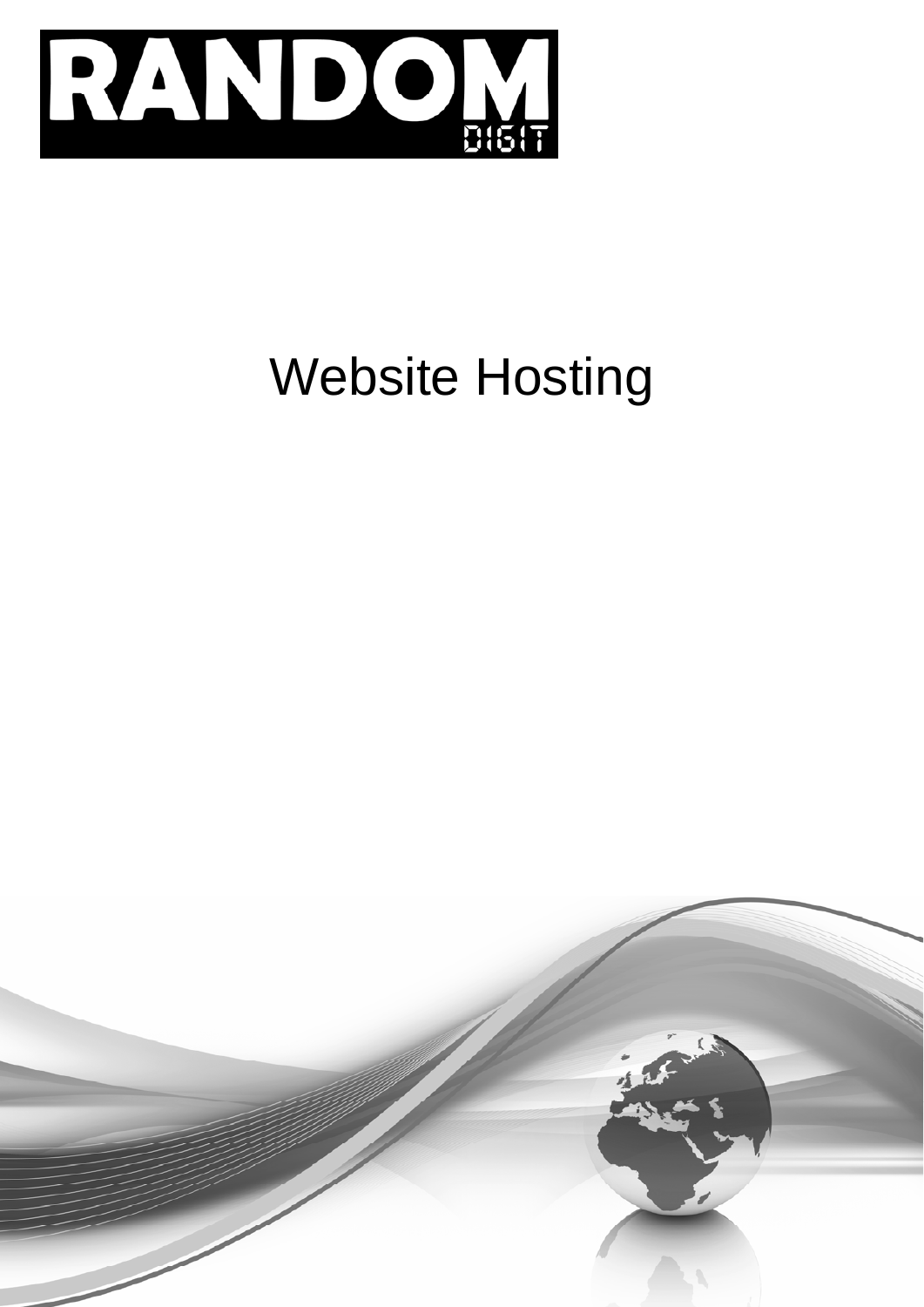# Website Hosting

# **How would my company benefit from hosting with Random Digit?**

With ever-increasing demands for businesses to have modern, functional and user friendly websites and the growing costs of employing in-house web server administrators, webmasters and Database DBA's, we at Random Digit believe we can offer a cost effective alternative to this expensive scenario.



Our team of motivated industry

professionals, many from contracting backgrounds, are experienced and used to working on all types of server and software configurations from differing industry sectors. We have the expertise to cover all industry technologies currently in use and our commitment to ongoing training in the latest techniques and technologies helps keep us ahead of our game and provide you with a service that's second to none.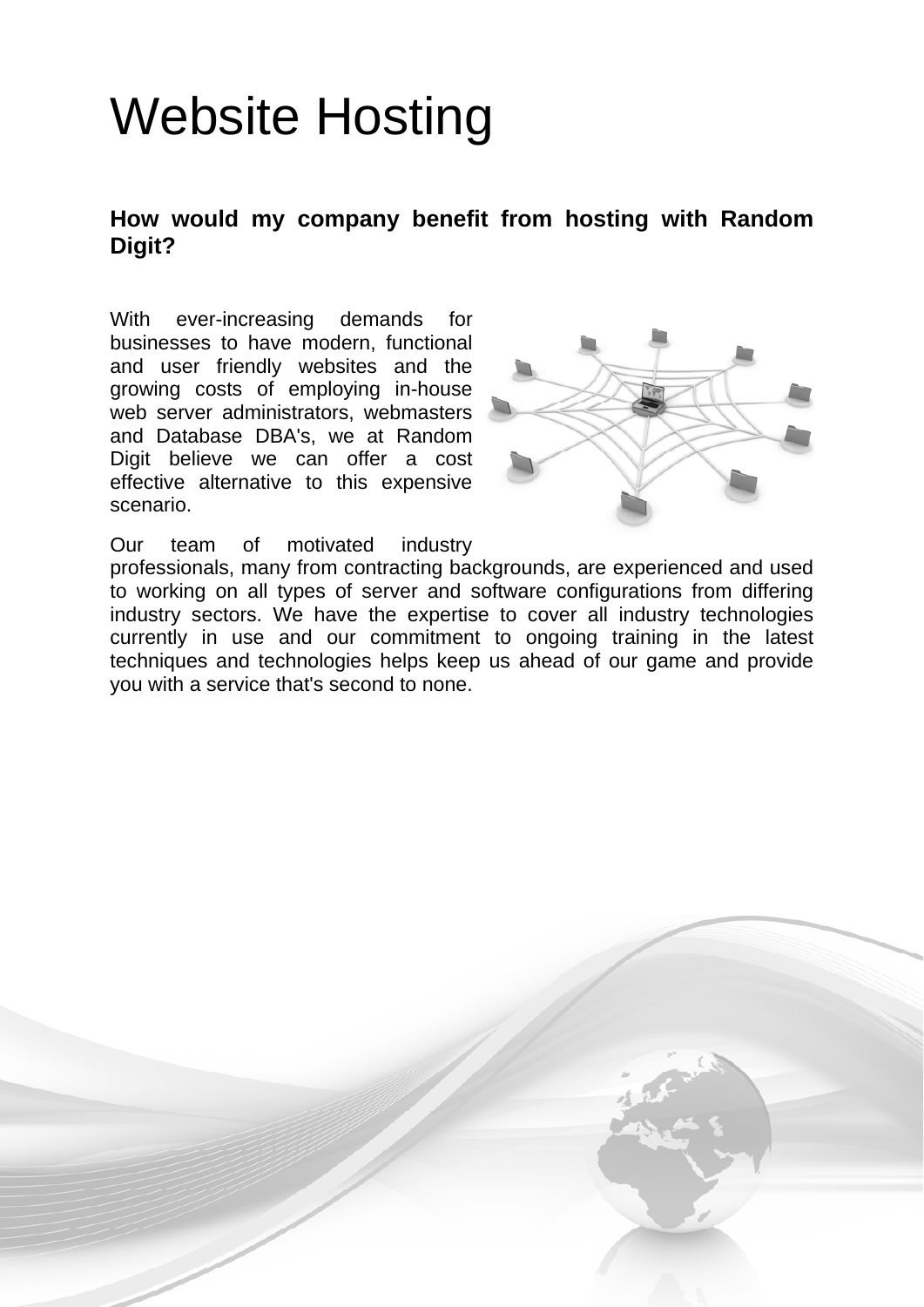#### **What expectations should we have?**

Expectations are sometimes hard to define, but we believe they should be clear and simple at all times. Should you have any problem with your website call our dedicated 24/7 support team and they will diagnose the fault and were possible provide a fix.

Random Digit backup all hosted websites were required absolutely free to dedicated servers on a different continental shelf. This provides you will



a fault tolerate service which can be recovered from within two hours should the worst ever happen. We can also provide staggered backups of data and files to provide a level of data rollback.

#### **How does it work?**

We place you website on a test server to determine the required recourses, once we have agreed the level of hosting required and the frequency of any backups we can move your application to a live environment.